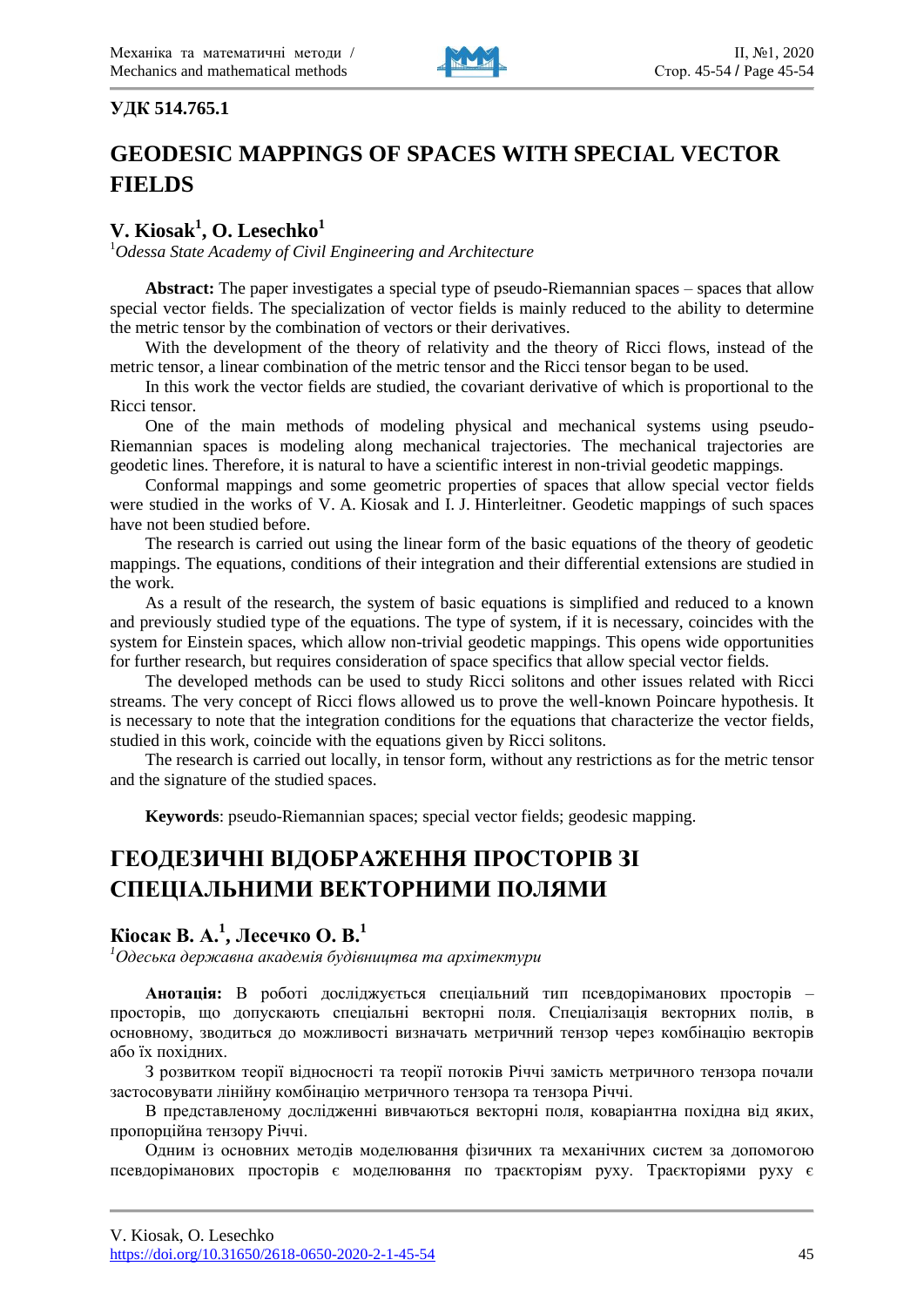

геодезичні лінії. І тому, природним є науковий інтерес до нетривіальних геодезичних відображень.

Конформні відображення та деякі геометричні властивості просторів, що допускають спеціальні векторні поля, вивчались в роботах В. A. Кіосака та І. Й. Гінтерляйтнер. Геодезичні відображення таких просторів раніше не вивчались.

Дослідження ведуться за допомогою лінійної форми основних рівнянь теорії геодезичних відображень. В роботі вивчаються самі рівняння, умови їх інтегрування та їх диференціальні подовження.

В результаті досліджень система основних рівнянь спрощена та зведена до відомого та раніше дослідженого виду рівнянь. Вид системи, за необхідністю, співпадає з системою для просторів Ейнштейна, що допускають нетривіальні геодезичні відображення. Це відкриває широкі можливості для подальших досліджень, але вимагає врахування специфіки просторів, що допускають спеціальні векторні поля.

Розроблені методи можуть бути застосовані для вивчення солітонів Річчі та інших питань, пов'язаних з потоками Річчі. Саме поняття потоків Річчі дозволило довести відому гіпотезу Пуанкаре. Зауважимо, що умови інтегрування для рівнянь, які характеризують векторні поля, що вивчаються в цій роботі, співпадають з рівняннями, якими задаються солітони Річчі.

Дослідження ведуться локально, в тензорній формі, без обмежень на знак метричного тензора та сигнатуру просторів, що вивчаються.

**Ключові слова**: псевдоріманові простори, спеціальні векторні поля, геодезичні відображення.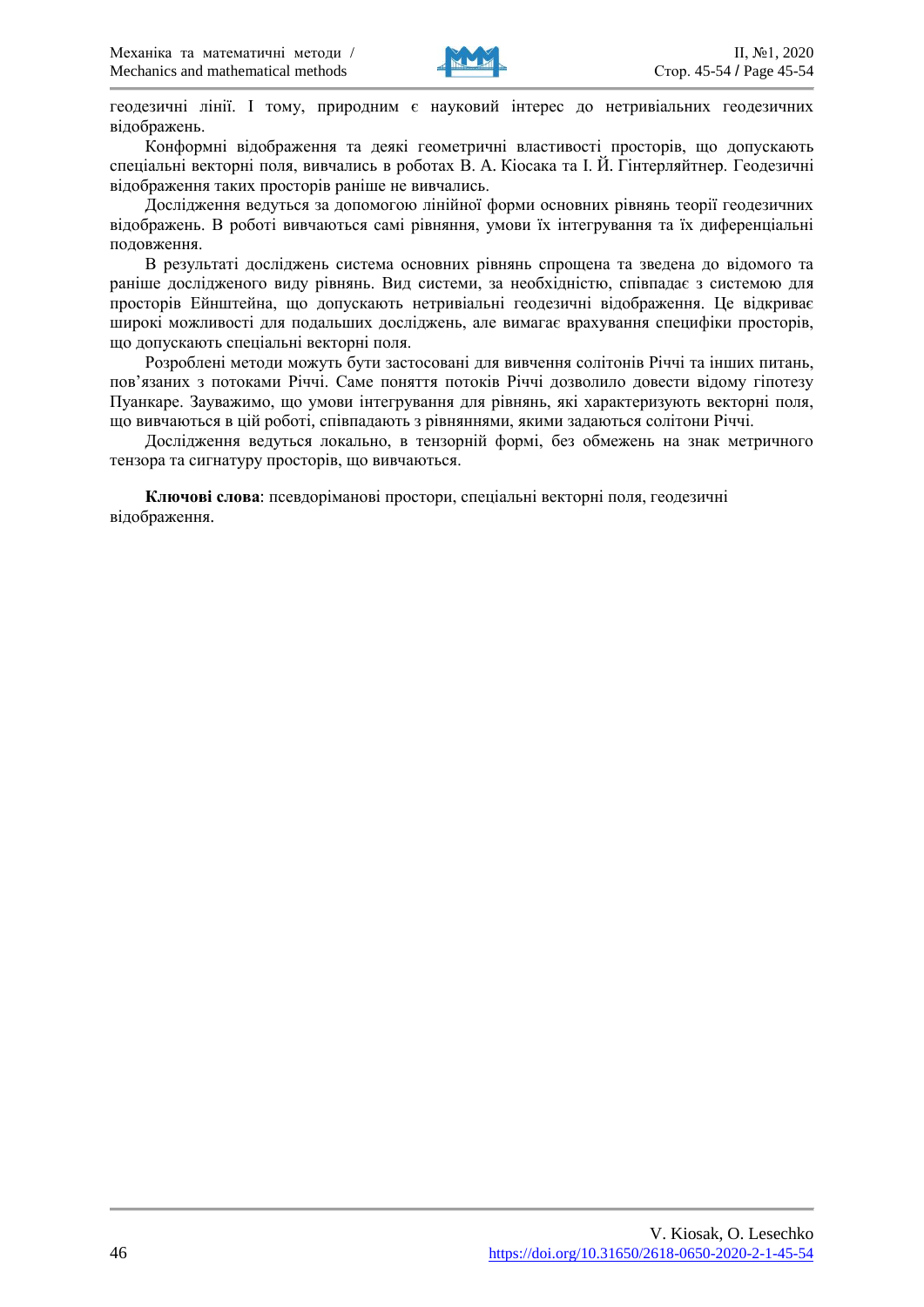

## **1 INTRODUCTION**

Special vector fields in pseudo-Riemannian spaces *Vn* were studied by many authors. The research usually proceeded by imposing some limitations of differential type. For example, a vector field  $v^i$ , that complies with conditions:

,  $v^i_{,j} = \alpha \delta^i_j + \beta_j v^i$ ,

here  $\delta_i^i$  $\delta_j^i$  are Kronecker symbols, and comma, is a sign of covariant derivative with a respect to connectivity of  $V_n$ , is called a developable.

There are some special types of developable fields depending on the choice of  $\alpha$  and  $\beta$ <sub>i</sub>

- 1. Concircular vector field:  $\beta_i$  is a gradient,  $\alpha$  is some function.
- 2. Special concircular vector field:  $\beta_i = 0$ ,  $\alpha$  is some function.
- 3. Convergent vector field:  $\beta_i = 0$ ,  $\alpha = const$ .
- 4. Parallel vector field:  $\beta_i$  is some vector,  $\alpha = 0$ .
- 5. Absolute parallel vector field:  $\alpha = 0$ ,  $\beta_i = 0$ .

On the other hand vector field  $\Lambda_i$  –

$$
\Lambda_{i,j} + \Lambda_{j,i} = 2R_{ij} + cg_{ij},
$$

is a called a vector field that defines a Ricci soliton. Here  $R_{ij}$  is a Ricci tensor,  $g_{ij}$  is a metric tensor for  $V_n$ , and  $c$  is some constant.

When the vector  $\Lambda_i$  is gradient, then the soliton is called a gradient Ricci soliton. There are three types of solitons depending on a sign of the constant *c*: divergent, convergent and constant. Or in other words, covariant derivative of a vector fielad is a linear combination of internal objects of a given space. Taking into account algebraic restrictions, authors introduce  $\varphi(Ric)$  − vector fields, namely fields that satisfy the equations:

$$
\varphi_{i,j} = sR_{ij}, \quad s_{,i} = 0. \tag{1}
$$

It is clear that  $\varphi$  (Ric) – fields can belong to any of the above-mentioned types depending on the choice of  $R_{ij}$  and  $s$ . Some geometric properties of the described vector fields are studied in works [2, 3].

## **2 ANALYSIS OF LITERARY DATA AND RESOLVING THE PROBLEM**

The beginnings of the mapping theory can be found in the work of ancient Greek mathematician Apollonius of Perga "Conics", where some inversion are studied in respect to circle, ellipse, parabola, hyperbola. Another important step towards modern theory of mappings is represented by the work of Lagrange on dynamic systems and their modelling.

The construction of classical theory of mappings started in the middle XIXth century in works of Italian geometer E. Beltrami, who treated mappings of surfaces on a plane, namely those mappings which transform a geodesic line into a straight line. The development of tensor analysis and its application to differential geometry resulted in basic fundamental results in works of T. Levi-Civita, H. Weyl, T. Thomas [8, 10, 11].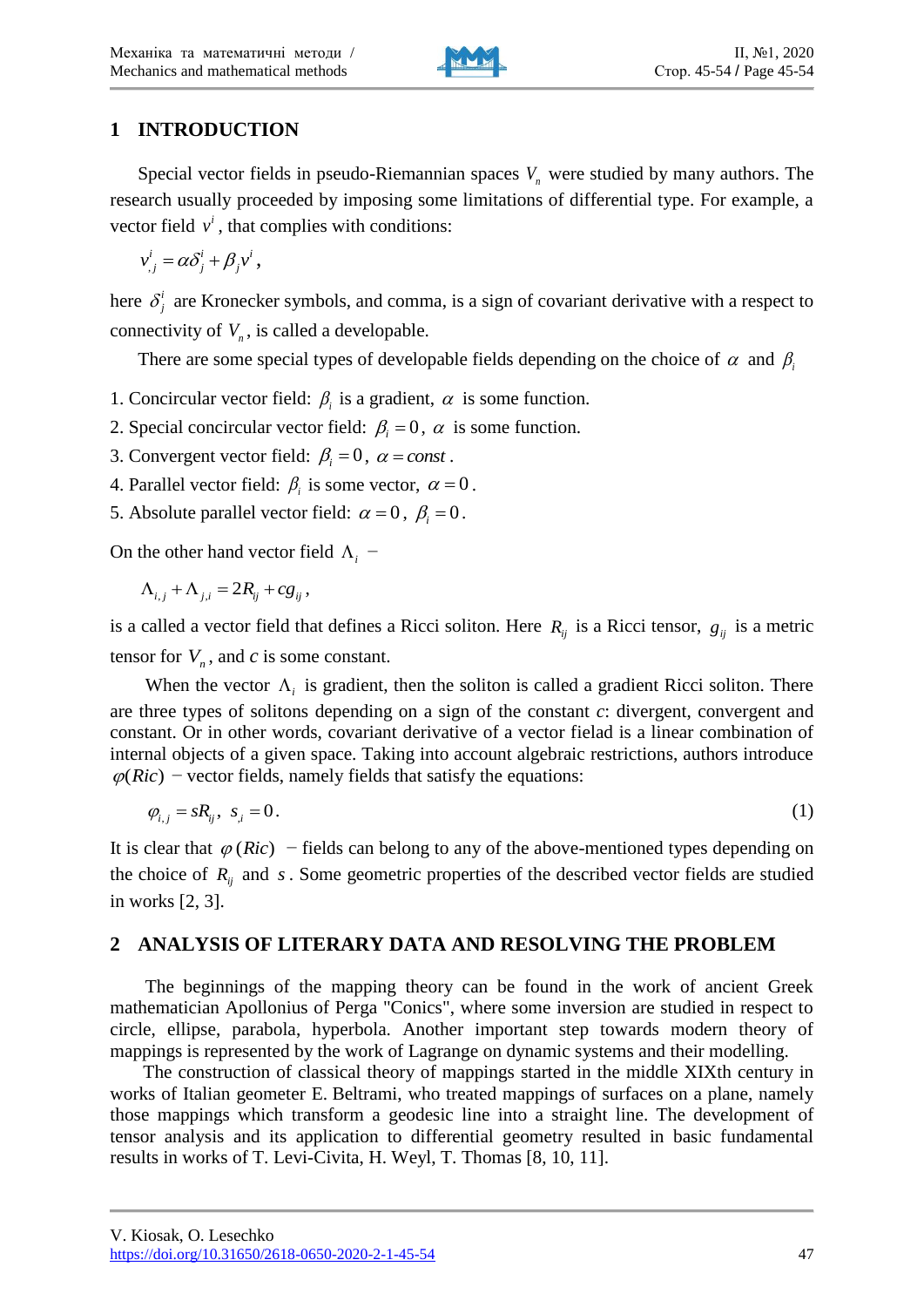

The theory of mappings attracted attention of many mathematicians and physicists which were interested in an application of these results in modelling of dynamic processes.

Furthermore, a motion of some types of mechanic systems, many processes in gravitational and electromagnetic fields, in solid matters follows trajectories that can be treated as geodesic lines of a space with affine connectivity or pseudo-Riemannian space. It is enables by a regime when outer forces are absent or their motion is carried out along certain curves with a curvature vector coinciding with a vector of generalized outer forces.

The particular role among geometric objects is played by geodesic lines and their generalizations. This was a reason for a definition (since E. Beltrami's work) of geodesic mappings as mappings preserving geodesic lines. The famous Beltrami theorem, a cornerstone of modern theory of geodesic mappings was published in 1865. It states that geodesic mappings on flat spaces are permitted only by spaces of constant curvature. Over 120 years ago this result was generalized by A.V. Pogorelov. He treated pseudo-Riemannian spaces with minimal conditions on smoothness of metric.

An important contribution to the general patterns of modern theory of geodesic mappings was made by T. Levi-Civita, T. Thomas, H. Weyl, A. Z. Petrov, A. S. Solodovnikov, G. I. Kruchkovich, M. S. Siniukov [8, 9, 10, 11]. A detailed review can be found in the work of A. V. Aminova and in the chapter of M. S. Siniukov's monograph [1, 9].

#### **3 PURPOSE AND TASKS OF THE STADY**

The aim of the paper is a research on new characteristics of pseudo-Riemannian spaces that permit special vector fields and their mappings.

An object of the study is represented by special pseudo-Riemannian spaces, which contain vectors with covariant derivative which is proportional to Ricci tensor, as far as by their non-trivial geodesic mappings.

A subject of research is represented by differential equations, their integrability conditions and differential extensions, characterizing whether a given pseudo-Riemannian space permits a certain type of mapping. Systems of equations that determine the abovementioned mappings are reduced to re-defined system of algebraic equations. By introduction of additional limitations we are able to solve some problems related to geometric properties of pseudo-Riemannian spaces that permit or do not permit geodesic mappings.

Methods of research are classic methods of Riemannian geometry. A research is conducted locally, in a class of sufficiently smooth functions with an application of tensor methods and without any limitations imposed on sign-definite state or signature of a metric.

#### **4 BASIC RESULTS**

Integrability conditions (1) can be written down as follows

$$
\varphi_{\alpha} R^{\alpha}_{ijk} = s(R_{ij,k} - R_{ik,j}) \,. \tag{2}
$$

Taking into account properties of a Riemann tensor  $R_{ijk}^h$ , we obtain

$$
\varphi_{\alpha} R^{\alpha}_{ijk} = s R^{\alpha}_{ijk,\alpha} \,. \tag{3}
$$

Wrapping (3), we pass to the following expression

$$
\varphi_{\alpha} R_k^{\alpha} = \frac{s}{2} R_k, \qquad (4)
$$

here *R* is a scalar curvature.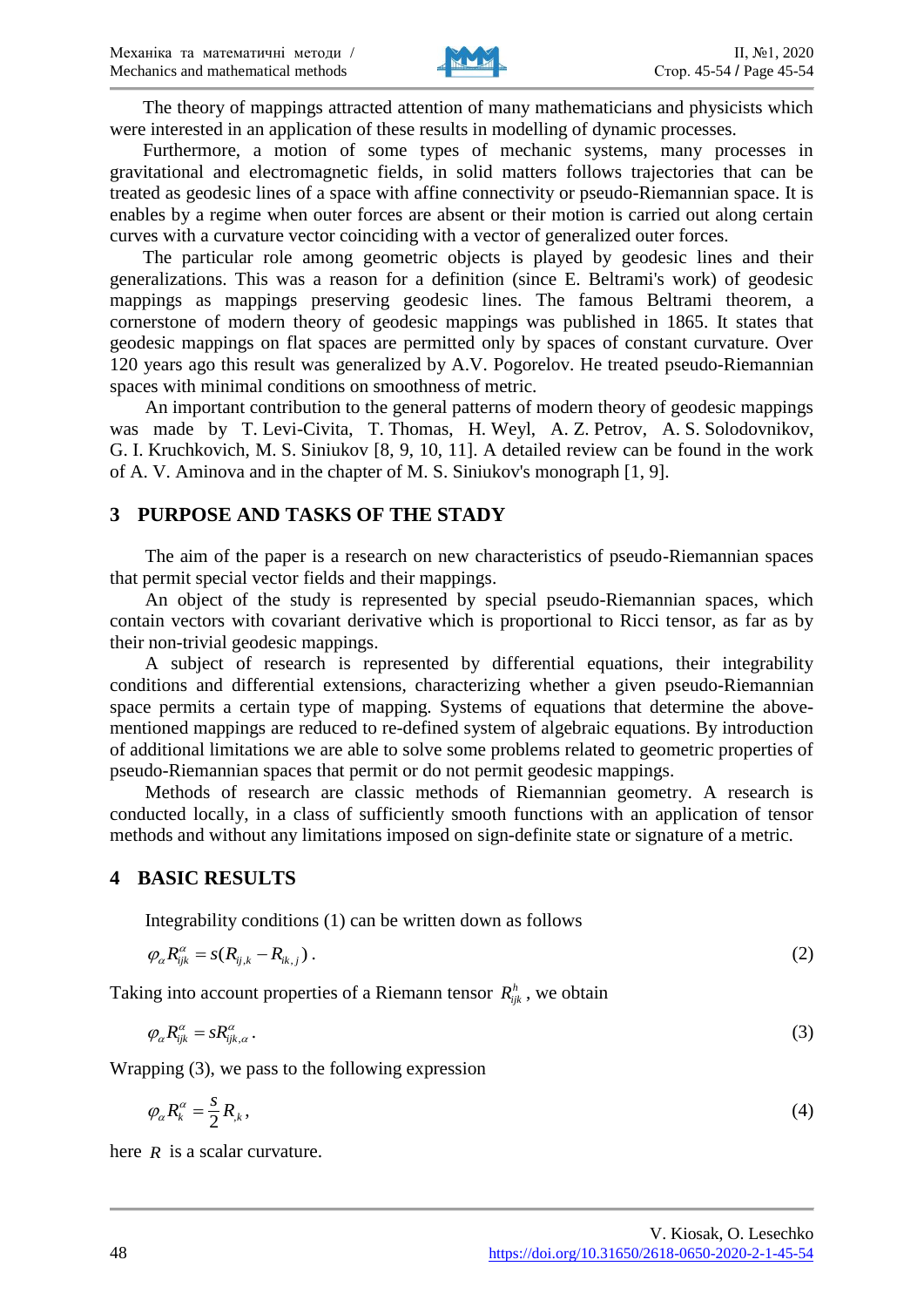

A bijective correspondence between points of pseudo-Riemannian spaces  $R_{i}^{\alpha\beta}$  with a metric tensor  $g_{ij}$  and  $\bar{V}_n$  with a metric tensor  $\bar{g}_{ij}$ , when every geodesic line of  $V_n$  finds a correspondence in a geodesic line of  $\overline{V}_n$  is called a geodesic mapping.

Geodesic mapping that differs from homothetic is called non-trivial.

An existence of non-trivial solutions for a linear form of basic equations of theory of geodesic mappings is a necessary and sufficient condition for an existence of non-trivial geodesic mappings.

A linear form of basic equations of theory of geodesic mappings takes a shape of the following [9, p.121]:

$$
\alpha_{ij,k} = \lambda_i g_{jk} + \lambda_i g_{ik};\tag{5}
$$

$$
m\lambda_{i,j} = \mu g_{ij} + a_{\alpha i} R_j^{\alpha} - a_{\alpha \beta} R_{ij}^{\alpha \beta},
$$
\n(6)

 $h\alpha_{i,j} - \mu g_{ij} + a_{\alpha i}K_j - a_{\alpha\beta}K_{ij}$ ,  $h$ ,<br>
here  $\mu = \lambda_{\alpha,\beta}g^{\alpha\beta}$ ,  $R_j^i = R_{\alpha j}g^{\alpha i}$ ,  $R_{ij}^{h,k} = R_{ij\alpha}^h g^{\alpha k}$ .

A linear form of basic equations of theory of geodesic mappings takes a shape of the following [9, p.123]

wing [9, p.123]  
\n
$$
(n-1)\mu_{,i} = 2(n+1)\lambda_{\alpha}R_i^{\alpha} + a_{\alpha\beta}(2R_{i,..}^{\alpha\beta} - R_{i,i}^{\alpha\beta}).
$$
\n(7)

Solutions (5) and metric tensors  $V_n$ ,  $V_n$  are connected by an expression

$$
a_{ij} = e^{2\psi} \overline{g}^{\alpha\beta} g_{\alpha i} g_{\beta j},\tag{8}
$$

$$
\lambda_i = -e^{2\psi} \overline{g}^{a\beta} g_{ai} \psi_\beta, \tag{9}
$$

where  $\overline{g}^{ij}$  are elements of an inverse matrix to  $\overline{g}_{ij}$ ;

$$
\psi_i = \frac{1}{2(n+1)} \partial_i \ln \left| \frac{\overline{g}}{g} \right|.
$$

Let us prove the following statement.

**Lemma 1.** When pseudo-Riemannian space  $V_n$  permits non-trivial geodesic mappings, then for a tensor  $a_{ij}$  and a vector  $\lambda_i$  the following conditions are true

$$
\lambda_{i\alpha}a_j^{\alpha} - \lambda_{j\alpha}a_i^{\alpha} = 0, \qquad (10)
$$

here  $\lambda_{ij} = \lambda_{i,j}$ .

#### **Proof***.*

Integrability conditions for equations (5) can be written down as follows  
\n
$$
a_{\alpha i} R_{jkl}^{\alpha} + a_{\alpha j} R_{ik}^{\alpha} = \lambda_{li} g_{jk} + \lambda_{lj} g_{ik} - \lambda_{kj} g_{il} - \lambda_{ki} g_{jl}.
$$
\n(11)

Multiplying (11) by 
$$
a_m^l
$$
, wrapping by index *l* and re-assigning *m*, we arrive at  
\n
$$
a_{\alpha i} R_{jk\beta}^{\alpha} a_l^{\beta} + a_{\alpha j} R_{ik\beta}^{\alpha} a_l^{\beta} = a_l^{\alpha} \lambda_{li} g_{jk} + a_l^{\alpha} \lambda_{lj} g_{ik} - \lambda_{ki} a_{jl} - \lambda_{kj} a_{il}.
$$
\n(12)

Symmetrizing by indices  $l$  and  $k$ , and taking into account the equation (11), canceling the terms we obtain the equation (11), canceling the<br>
intertizing by indices *l* and *k*, and taking into account the equation (11), canceling the<br>
is we obtain<br>  $(a_i^{\alpha} \lambda_{\alpha k} - a_k^{\alpha} \lambda_{\alpha i}) g_{ji} + (a_i^{\alpha} \lambda_{\alpha l} - a_l^{\alpha} \lambda_{\alpha l}) g_{kj} + (a_j^{\alpha} \lambda_{\alpha k$ 

$$
(a_i^{\alpha}\lambda_{\alpha k} - a_k^{\alpha}\lambda_{\alpha i})g_{jl} + (a_i^{\alpha}\lambda_{\alpha l} - a_l^{\alpha}\lambda_{\alpha l})g_{kj} + (a_j^{\alpha}\lambda_{\alpha k} - a_k^{\alpha}\lambda_{\alpha j})g_{il} + (a_j^{\alpha}\lambda_{\alpha l} - a_l^{\alpha}\lambda_{\alpha j})g_{ik} = 0.
$$
 (13)

Wrapping by indices  $j$  and  $l$ , we can see that equations (10) are true.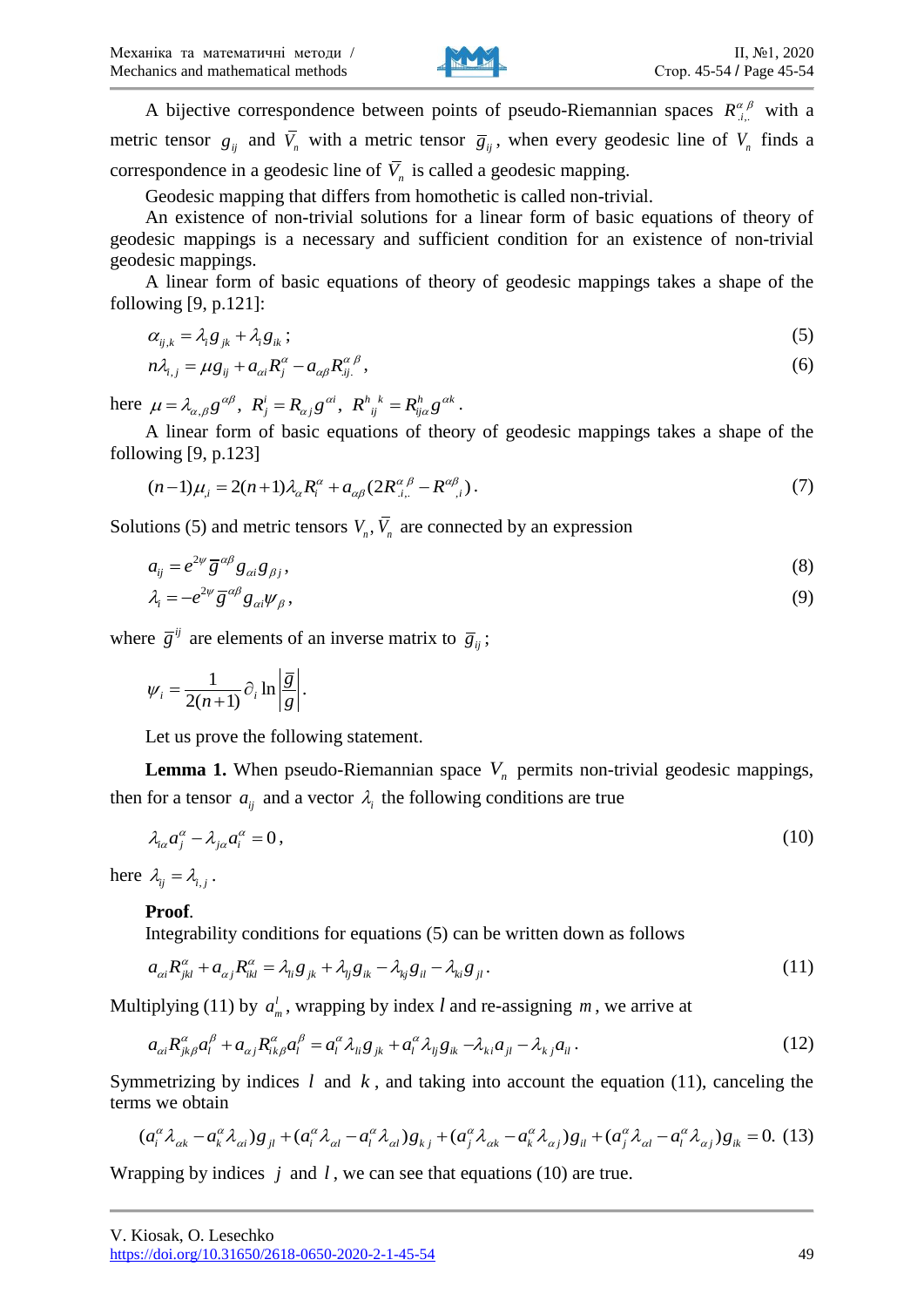

Thus, the lemma is proved.

**Theorem 1.** When pseudo-Riemannian space  $V_n$ , permitting  $\varphi$  (*Ric*) vector fields, permits non-trivial geodesic mappings, then vectors  $\varphi_i$  and  $\lambda_i$  are colinear, or in other words

$$
\varphi_i = \rho \lambda_i, \tag{14}
$$

here  $\rho$  some invariant.

#### **Proof**.

Taking a covariant derivative of the latter and paying due attention to (5), we arrive at

**Proof.**  
\nTaking a covariant derivative of the latter and paying due attention to (5), we arrive at  
\n
$$
\lambda_{\alpha} R_{jkl}^{\alpha} g_{im} + \lambda_i R_{mjkl} + \lambda_{\alpha} R_{ikl}^{\alpha} g_{jm} + \lambda_j R_{mikl} + a_{\alpha i} R_{jkl,m}^{\alpha} + a_{\alpha j} R_{ikl,m}^{\alpha} =
$$
\n
$$
= \lambda_{li,m} g_{jk} + \lambda_{lj,m} g_{ik} - \lambda_{ki,m} g_{jl} - \lambda_{kj,m} g_{il}.
$$
\n(15)

Wrapping the latter by  $l$  and  $m$ , we obtain

$$
= \lambda_{li,m} g_{jk} + \lambda_{lj,m} g_{ik} - \lambda_{ki,m} g_{jl} - \lambda_{kj,m} g_{il}.
$$
  
pping the latter by *l* and *m*, we obtain  

$$
\lambda_{\alpha} R^{\alpha}_{jki} + \lambda_{\alpha} R_{ikj} + \lambda_{i} R_{jk} + \lambda_{j} R_{ik} + a^{\alpha}_{i} R^{\beta}_{kja,\beta} + a^{\alpha}_{j} R^{\beta}_{kia,\beta} = \lambda_{\alpha i}^{\ \alpha} g_{jk} + \lambda_{\alpha j}^{\ \alpha} g_{ik} - \lambda_{k i,j} - \lambda_{k j,i}.
$$
 (16)

Multiplying (11) by  $\varphi^l$  and wrapping by l, we pass to the expression:

iplying (11) by 
$$
\varphi^l
$$
 and wrapping by  $l$ , we pass to the expression:  
\n
$$
a_{\alpha i} R_{jk\beta}^{\alpha} \varphi^{\beta} + a_{\alpha j} R_{ik\beta}^{\alpha} \varphi^{\beta} = \varphi^{\alpha} \lambda_{\alpha i} g_{jk} + \varphi^{\alpha} \lambda_{\alpha j} g_{ik} - \lambda_{kj} g_{il} - \lambda_{kj} \varphi_i - \lambda_{ki} \varphi_j.
$$
\n(17)

As far as (3) is true we can transform the above-formulated equations into a shape (b) is true we can transform the above-formular<br> $\alpha_{u}^{\alpha} + \lambda R_{u} + \lambda R_{u} + \lambda R_{u} - \lambda \alpha_{g}^{\alpha} g_{u} - \lambda \alpha_{g}^{\alpha} g_{u} + \lambda R_{u} + \lambda R_{u} + \lambda R_{u} + \lambda R_{u} + \lambda R_{u} + \lambda R_{u} + \lambda R_{u} + \lambda R_{u} + \lambda R_{u} + \lambda R_{u} + \lambda R_{u} + \lambda R_{u} + \lambda R_{u} + \lambda R_{u} + \lambda R_{u} + \lambda R_{$ 

$$
\text{ar as (3) is true we can transform the above-formulated equations into a shape}
$$
\n
$$
s(\lambda_{\alpha}R_{jki}^{\alpha} + \lambda_{\alpha}R_{ikj} + \lambda_{i}R_{jk} + \lambda_{j}R_{ik} - \lambda_{\alpha i}^{\alpha}g_{jk} - \lambda_{\alpha j}^{\alpha}g_{ik} + \lambda_{k i,j} + \lambda_{k j,i}) =
$$
\n
$$
= \lambda_{kj}\varphi_{i} + \lambda_{ki}\varphi_{j} - \varphi^{\alpha}\lambda_{\alpha i}g_{jk} - \varphi^{\alpha}\lambda_{\alpha j}g_{ik}.
$$
\n(18)

Alternating by indices  $k$ ,  $j$  and taking into account properties of a Riemann tensor, we can write down the following<br>  $s(4\lambda_{\alpha}R_{ikj}^{\alpha} + \lambda_j R_{ik} - \lambda_k R_{ij} - \lambda_{\alpha j}^{\alpha} g_{ik} + \lambda_{\alpha k}^{\alpha} g_{ij}) = \varphi_j \lambda_{ki} - \varphi_k \lambda_{ij} - \varphi^{\alpha} \lambda_{\alpha$ write down the following

down the following  
\n
$$
s(4\lambda_{\alpha}R_{ikj}^{\alpha} + \lambda_j R_{ik} - \lambda_k R_{ij} - \lambda_{\alpha j}^{\alpha} g_{ik} + \lambda_{\alpha k}^{\alpha} g_{ij}) = \varphi_j \lambda_{ki} - \varphi_k \lambda_{ij} - \varphi^{\alpha} \lambda_{\alpha j} g_{ik} + \varphi^{\alpha} \lambda_{\alpha k} g_{ij}.
$$
\n(19)

$$
s(4\lambda_{\alpha}R_{ik,j}^* + \lambda_j R_{ik} - \lambda_k R_{ij} - \lambda_{\alpha j}^* g_{ik} + \lambda_{\alpha k}^* g_{ij}) = \varphi_j \lambda_{ki} - \varphi_k \lambda_{ij} - \varphi^* \lambda_{\alpha j} g_{ik} + \varphi^* \lambda_{\alpha k} g_{ij}.
$$
 (19)  
Then, multiplying by  $\lambda^i$  and wrapping by *i*, the latter equations will be transformed into  

$$
s(\lambda_j \lambda_{\alpha} R_k^{\alpha} - \lambda_k \lambda_{\alpha} R_j^{\alpha} - \lambda_{\alpha j}^* \lambda_k + \lambda_{\alpha k}^* \lambda_j) = \varphi_j \lambda_{\alpha} \lambda_k^{\alpha} - \varphi_k \lambda_{\alpha} \lambda_j^{\alpha} - \varphi^{\alpha} \lambda_{\alpha j} \lambda_k + \varphi^{\alpha} \lambda_{\alpha k} \lambda_j.
$$
 (20)

After certain transformations we obtain

$$
s(\lambda_j \lambda_\alpha R_k^\alpha - \lambda_k \lambda_\alpha R_j^\alpha - \lambda_{\alpha j}^\alpha \lambda_k + \lambda_{\alpha k}^\alpha \lambda_j) = \varphi_j \lambda_\alpha \lambda_k^\alpha - \varphi_k \lambda_\alpha \lambda_j^\alpha - \varphi^\alpha \lambda_{\alpha j} \lambda_k + \varphi^\alpha \lambda_{\alpha k} \lambda_j. \tag{20}
$$
  
: certain transformations we obtain  

$$
\lambda_j (s \lambda_\alpha R_k^\alpha + s \lambda_{\alpha k}^\alpha - \varphi^\alpha \lambda_{\alpha k}) - \lambda_k (s \lambda_\alpha R_j^\alpha + s \lambda_{\alpha j}^\alpha - \varphi^\alpha \lambda_{\alpha j}) = \varphi_j \lambda_\alpha \lambda_k^\alpha - \varphi_k \lambda_\alpha \lambda_j^\alpha. \tag{21}
$$

Let us multiply the latter by  $\xi^j$  and group it, then the following expression appears

$$
s\lambda_{\alpha}R_{k}^{\alpha} + s\lambda_{\alpha k}^{\alpha} - \varphi^{\alpha}\lambda_{\alpha k} = c\lambda_{\alpha}\lambda_{k}^{\alpha} + c\varphi_{k} + c\lambda_{k},
$$
\n
$$
s\lambda_{\alpha}R_{k}^{\alpha} + s\lambda_{\alpha k}^{\alpha} - \varphi^{\alpha}\lambda_{\alpha k} = c\lambda_{\alpha}\lambda_{\alpha}^{\alpha} + c\varphi_{k} + c\lambda_{k},
$$
\n
$$
s\lambda_{\alpha}\xi^{\alpha} = 1; \ \varphi_{\alpha}\xi^{\alpha} = c; \ \lambda_{\alpha}\lambda_{\beta}^{\alpha}\xi^{\beta} = -c; \ (s\lambda_{\alpha}R_{\beta}^{\alpha} + s\lambda_{\alpha\beta}^{\alpha} - \varphi^{\alpha}\lambda_{\alpha\beta})\xi^{\alpha} = c.
$$
\n
$$
(22)
$$

where  $\lambda_{\alpha} \xi^{\alpha} = 1$ ;  $\varphi_{\alpha} \xi^{\alpha} = c$ ;  $\lambda_{\alpha} \lambda_{\beta}^{\alpha} \xi^{\beta} = -c$ ;  $(s\lambda_{\alpha} R_{\beta}^{\alpha} + s\lambda_{\alpha\beta}^{\alpha} - \varphi^{\alpha} \lambda_{\alpha\beta}) \xi^{\alpha} = c$ , 1  $\begin{aligned} &\delta\lambda_{\alpha k}^{\ \alpha}-\varphi^{\alpha}\lambda_{\alpha k}=\stackrel{\scriptscriptstyle1}{c}\lambda_{\alpha}\lambda_{k}^{\alpha}+\stackrel{\scriptscriptstyle2}{c}\varphi_{k}+\stackrel{\scriptscriptstyle3}{c}\lambda_{k},\\ &1;\;\varphi_{\alpha}\xi^{\alpha}=c\,;\;\;\lambda_{\alpha}\lambda_{\beta}^{\alpha}\xi^{\beta}=-\stackrel{\scriptscriptstyle2}{c};\;\;(s\lambda_{\alpha}R_{\beta}^{\alpha}+s\lambda_{\alpha\beta}^{\ \alpha}-\varphi^{\alpha}\lambda_{\alpha\beta}) \end{aligned}$ 

The equation (21) can be changed by substitution of (22) into a form

equation (21) can be changed by substitution of (22) into a form  
\n
$$
c^{\dagger} \lambda_j \lambda_\alpha \lambda_k^{\alpha} - c^{\dagger} \lambda_k \lambda_\alpha \lambda_j^{\alpha} + c^{\dagger} \lambda_j \varphi_k - c^{\dagger} \lambda_k \varphi_j = \varphi_j \lambda_\alpha \lambda_k^{\alpha} - \varphi_k \lambda_\alpha \lambda_j^{\alpha}.
$$
\n(23)

Grouping the latter

\n (24)\n 
$$
\varphi_j(\lambda_\alpha \lambda_k^\alpha + \vec{c} \lambda_k) - \varphi_k(\lambda_\alpha \lambda_j^\alpha + \vec{c} \lambda_j) = \vec{c} \lambda_j \lambda_\alpha \lambda_k^\alpha - \vec{c} \lambda_k \lambda_\alpha \lambda_j^\alpha.
$$
\n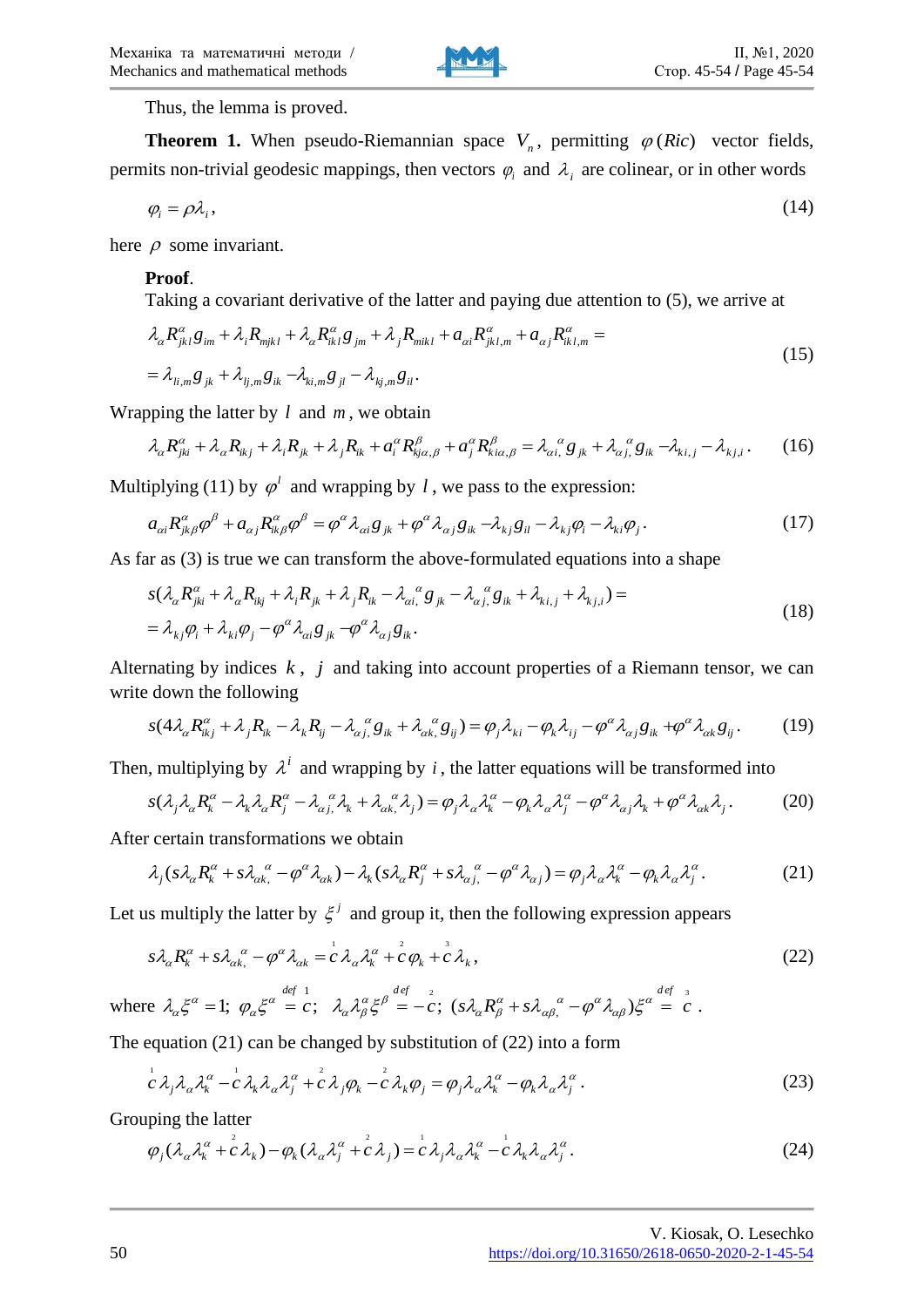

When wrapped with a vector that corresponds to  $\varphi_{\alpha} \eta^{\alpha} = 1$ , and  $\int_{c}^{1} \lambda_{\alpha} \eta^{\alpha} \neq 1$ , it takes a shape

$$
\lambda_{\alpha} \lambda_{k}^{\alpha} + c^2 \lambda_{k} = \frac{1}{\tau} \lambda_{\alpha} \lambda_{k}^{\alpha} + \frac{1}{\tau} \lambda_{k} + \frac{1}{\tau} \varphi_{k},
$$
\n(25)

where  $\frac{1}{1}$  1  $\alpha$   $\frac{1}{1}$  1  $\alpha$  2  $\alpha$   $\beta$   $\frac{2}{1}$   $\alpha$  2  $\alpha$   $\frac{2}{1}$   $\alpha$   $\frac{3}{1}$   $\frac{3}{1}$  $\begin{split} &\lambda_k^+ + c\, \lambda_k = \tau\, \lambda_\alpha \lambda_k^+ + \tau\, \lambda_k + \tau\, \varphi_k \,, \ &\frac{1}{c}\, \lambda_\alpha \eta^\alpha = \stackrel{\scriptscriptstyle \perp}{\tau}; \,\, -\stackrel{\scriptscriptstyle \perp}{c}\, \lambda_\alpha \lambda_\beta^\alpha \eta^\beta = \stackrel{\scriptscriptstyle \perp}{\tau}; \,\, (\lambda_\alpha \lambda_\beta^\alpha + \stackrel{\scriptscriptstyle \circ}{c}\, \lambda_\beta) \eta^\beta = \stackrel{\scriptscriptstyle \circ}{\tau} \,. \end{split}$ 

Substituting (25) in (24), we arrive at

$$
\varphi_i \lambda_j - \varphi_j \lambda_i = 0 \tag{26}
$$

or otherwise  $\varphi_i = \rho \lambda_i$ , here  $\rho = \left(\begin{array}{c} 1 \\ c \end{array}\right)^{-1}$  $=\left(\begin{array}{c}1\\c\end{array}\right)^{-1}.$ 

Theorem 1 is proved.

**Lemma 2.** In case of non-trivial geodesic mapping of pseudo- Riemannian spaces that permit  $\varphi(Ric)$  -fields, vector  $\lambda_i$  i is an eigenvector of tensor  $a_{ij}$ , namely

$$
\lambda^{\alpha} a_{\alpha i} = u \lambda_i, \qquad (27)
$$

here *u* is some invariant.

**Proof**.

Let us take a covariant derivative of (14)

$$
\varphi_{i,j} = \rho_j \lambda_i + \rho \lambda_{i,j} \,. \tag{28}
$$

Symmetrizing the latter, we see that

$$
\rho_i = \rho \lambda_i \tag{29}
$$

and then (27) takes a shape of

$$
\varphi_{i,j} = \rho \lambda_i \lambda_j + \rho \lambda_{i,j}.
$$
\n(30)

It is known that tensor  $a_{ij}$  and a Ricci tensor are limited by a condition

$$
a_{\alpha i} R_j^{\alpha} - a_{\alpha j} R_i^{\alpha} = 0. \tag{31}
$$

Taking into account the definition of  $\varphi(Ric)$ -fields, we can formulate the following expression

$$
a_i^{\alpha} \varphi_{\alpha,j} - a_j^{\alpha} \varphi_{\alpha,i} = 0. \tag{32}
$$

Substituting (30), and applying Lemma 1, we obtain

$$
\lambda_i a_j^{\alpha} \lambda_{\alpha} - \lambda_j a_i^{\alpha} \lambda_{\alpha} = 0. \tag{33}
$$

Multiplying by  $\xi^i$ , we can see that formula (27) is true, while  $u = \lambda_\alpha a_\beta^\alpha \xi^\beta$ .

The lemma is proved.

Equation (19) can be re-written as follows due to (14) and (30)  
\n
$$
4s\lambda_{\alpha}R_{ikj}^{\alpha} = (s\lambda_{\alpha j}^{\ \alpha} - \rho\lambda^{\alpha}\lambda_{\alpha j})g_{ik} - (s\lambda_{\alpha k}^{\ \alpha} - \rho\lambda^{\alpha}\lambda_{\alpha k})g_{ij}.
$$
\n(34)

The latter equation can be wrapped by  $i, k$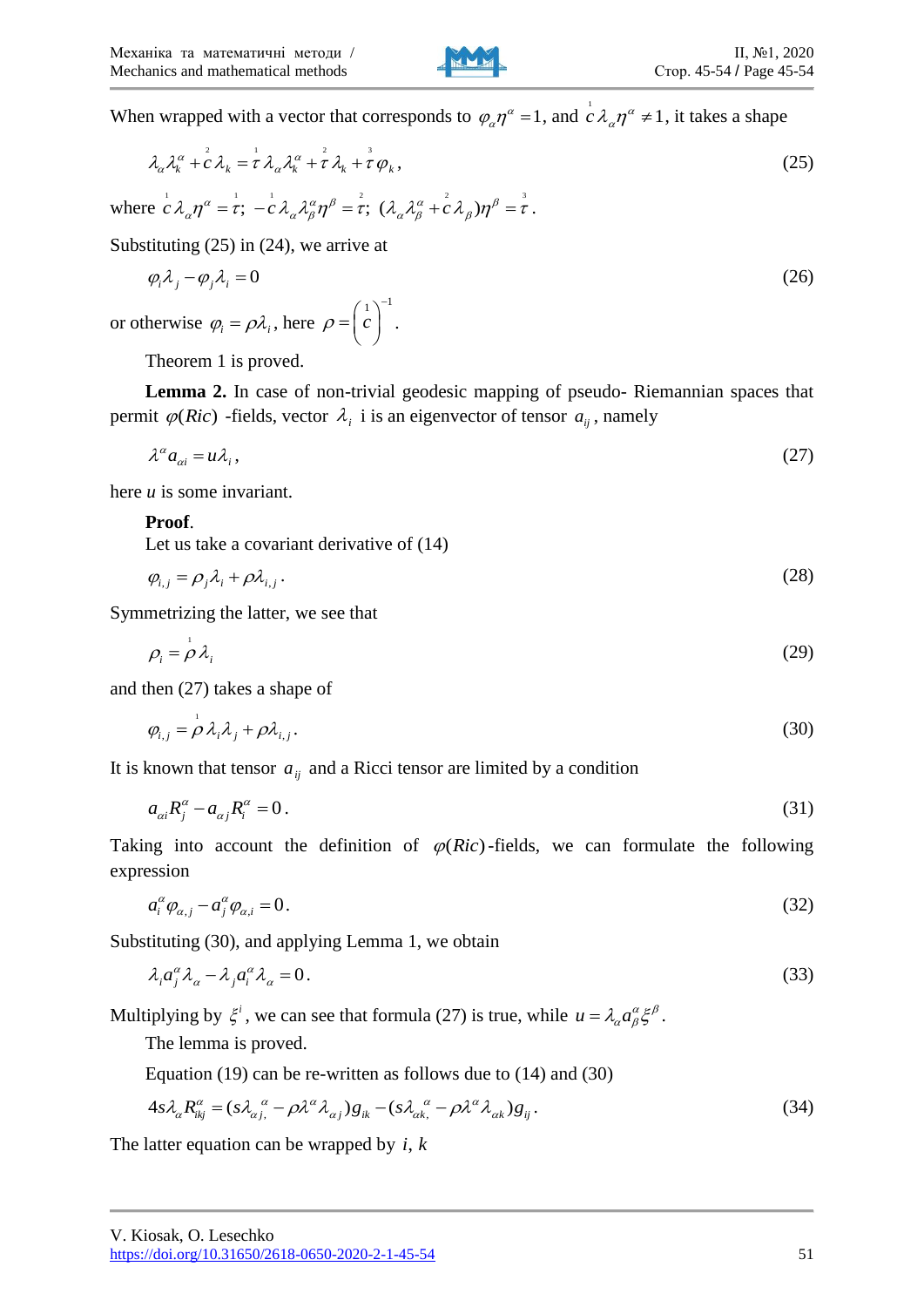

$$
s\lambda_{\alpha j,}^{\alpha} - \rho \lambda^{\alpha} \lambda_{\alpha j} = \frac{4s}{n-1} \lambda_{\alpha} R_j^{\alpha}.
$$
 (35)

Let us substitute the latter expression into (34)

$$
\lambda_a W_{ijk}^{\alpha} = 0. \tag{36}
$$

Here Weyl tensor implies

$$
W_{ijk}^h = R_{ijk}^h - \frac{1}{n-1} (\delta_k^h R_{ij} - \delta_j^h R_{ik}).
$$
\n(37)

On the other hand, taking into account (14), the equation (17) can be written down as ws:<br>  $a_{\alpha i}R_{jk\beta}^{\alpha} \lambda^{\beta} + a_{\alpha j}R_{ik\beta}^{\alpha} \lambda^{\beta} = \lambda^{\alpha} \lambda_{\alpha i}g_{jk} + \lambda^{\alpha} \lambda_{\alpha j}g_{ik} - \lambda_{kj}g_{il} - \lambda_{kj}\lambda_i - \lambda_{ki}\lambda_j.$  (38) follows:

$$
a_{\alpha i} R^{\alpha}_{jk\beta} \lambda^{\beta} + a_{\alpha j} R^{\alpha}_{ik\beta} \lambda^{\beta} = \lambda^{\alpha} \lambda_{\alpha i} g_{jk} + \lambda^{\alpha} \lambda_{\alpha j} g_{ik} - \lambda_{kj} g_{il} - \lambda_{kj} \lambda_i - \lambda_{ki} \lambda_j.
$$
 (38)

$$
a_{\alpha i} \kappa_{jk} \kappa + a_{\alpha j} \kappa_{ik} \kappa = \kappa \kappa_{\alpha i} g_{jk} + \kappa \kappa_{\alpha j} g_{ik} - \kappa_{kj} g_{il} - \kappa_{ki} \kappa_j.
$$
\n
$$
\text{Applying (38) and (34), we arrive at}
$$
\n
$$
a_{\alpha i} v^{\alpha} g_{jk} - v_j a_{ik} + a_{\alpha j} v^{\alpha} g_{ik} - v_i a_{jk} = \lambda^{\alpha} \lambda_{\alpha i} g_{jk} + \lambda^{\alpha} \lambda_{\alpha j} g_{ik} - \lambda_{kj} \lambda_i - \lambda_{ki} \lambda_j.
$$
\n
$$
(39)
$$

The above equation can be wrapped by  $j, k$ 

$$
(a_{\alpha i}v^{\alpha} - \lambda^{\alpha}\lambda_{\alpha i})n = av_i - \mu\lambda_i,
$$
\n(40)

where

e  
\n
$$
v_i = \frac{1}{4s} (s \lambda_{ai}^{\ \alpha} - \rho \lambda^{\alpha} \lambda_{ai}); \ a = a_{\alpha\beta} g^{\alpha\beta}; \ \mu = \lambda_{\alpha\beta} g^{\alpha\beta},
$$
\n
$$
\frac{1}{n} (\alpha v_i - \mu \lambda_i) g_{jk} + \frac{1}{n} (\alpha v_j - \mu \lambda_j) g_{ik} - v_i a_{jk} - v_j a_{ik} + \lambda_i \lambda_{kj} - \lambda_{ki} \lambda_j = 0.
$$
\n(41)

Then, let us alternate it by indices 
$$
j, k
$$
  
\n
$$
\frac{1}{n} (a v_j - \mu \lambda_j) g_{ik} + \frac{1}{n} (a v_k - \mu \lambda_k) g_{ij} - v_j a_{ik} - v_k a_{ij} + \lambda_{ki} \lambda_j - \lambda_{ji} \lambda_k = 0.
$$
\n(42)

In the latter equation, let us re-assign indices i and k and the obtained expression can be added to (41). After these transformations we obtain

$$
\frac{1}{n}(av_j - \mu \lambda_j)g_{ik} - v_j a_{ik} + \lambda_j \lambda_{ki} = 0.
$$
\n(43)

Let us wrapp (43) with  $\xi^j$ , then we get

$$
\lambda_{i,j} = A g_{ij} + B a_{ij},\tag{44}
$$

here

$$
B = \frac{1}{n} v_{\alpha} \xi^{\alpha}; \ \ A = \frac{1}{n} (\mu \lambda_{\alpha} - a v_{\alpha}) \xi^{\alpha}.
$$

It is clear that

$$
A = \frac{1}{n}(\mu - aB). \tag{45}
$$

Thus, the following is true

**Theorem 2.** When a pseudo-Riemannian space that permits  $\varphi(Ric)$ -fields, permits nontrivial geodesic mappings too, the a system of equations (5), (44) has a solution with a necessity.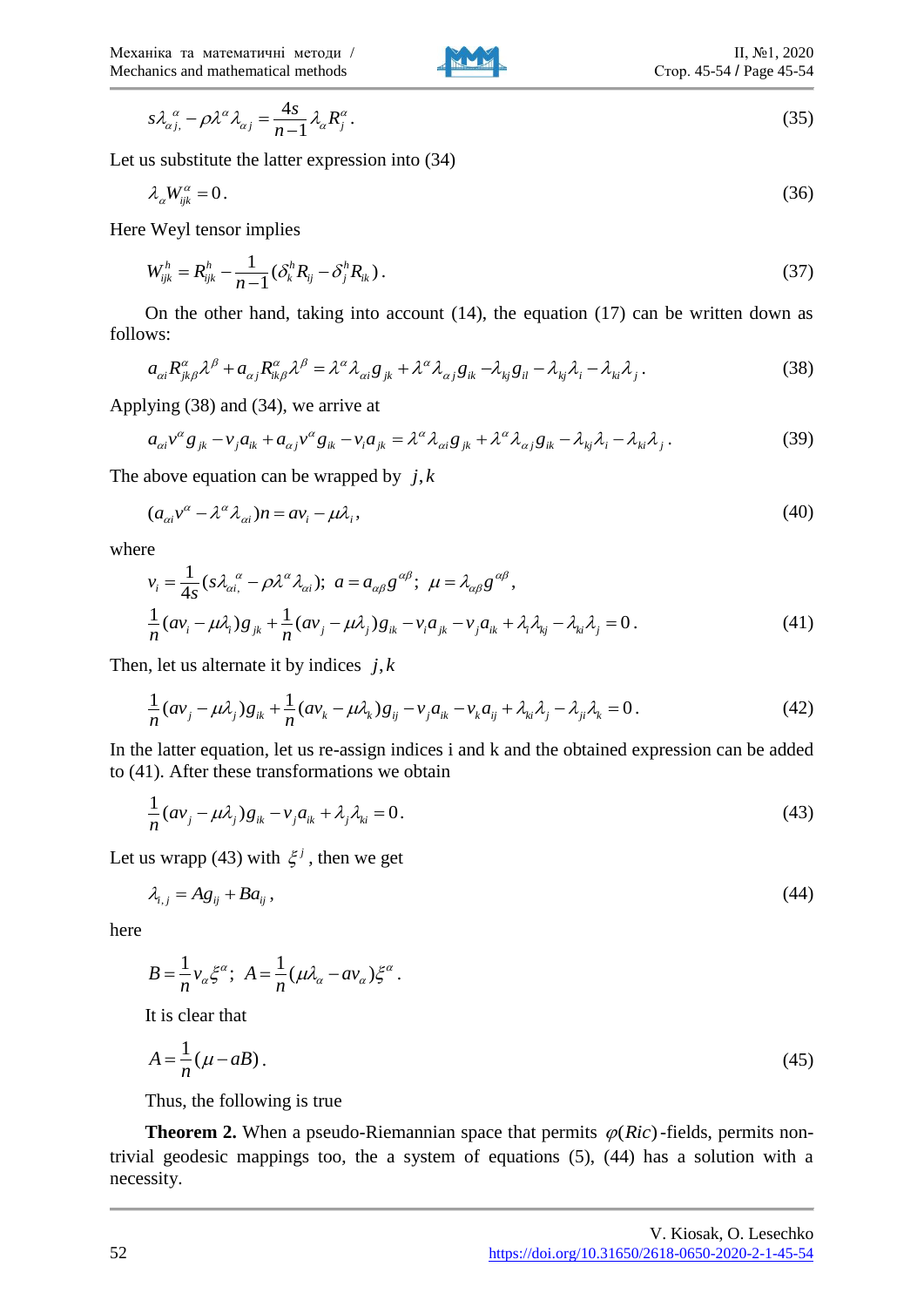

### **5 DISCUSSION OF THE RESULTS OF THE STUDY**

Thus, we obtained an equation (44) that characterizes pseudo-Riemannian spaces permitting non-trivial geodesic mappings and permitting  $\varphi(Ric)$ -fields. These spaces are well-known in the theory of geodesic mappings and were studied earlier in relation to the studies on geodesic mappings of Einstein spaces. However, a direct transfer of the obtained results is hampered by peculiarities of Einstein spaces and requires an additional research.

#### **6 CONCLUSIONS**

The paper simplified a linear form of basic equations of theory of geodesic mappings for pseudo-Riemannian spaces that permit  $\varphi(Ric)$ -vector fields.

The obtained results are applicable to study on conformal mappings of Einstein spaces both locally and globally [5, 6] as well as to a study on quasi-Einstein spaces [4, 7].

Profound correspondences exist between theory of geodesic mappings of pseudo-Riemannian spaces and theory of holomorpical projective mappings of Kahlerian spaces. Important perspectives are opened by application of methods of topology.

An actual problem is constituted by construction of examples and classification of the above-mentioned spaces.

#### **References**

- 1. Aminova, V. (1993). Pseudo–Riemannian manifolds with common geodesies. Russian Math. Surveys, 48(2), 105–160.
- 2. Hinterleitner, I., Kiosak, V. (2009). φ(Ric)-Vector Fields on Conformally Flat Spaces. Proceedings of American Institute of Physics, 1191, 98-103; doi.org/10.1063/1.3275604.
- 3. Hinterleitner, I., Kiosak, V. (2008). φ(Ric)-Vector Fields in Riemannian Spaces. Archivum Mathematicum, 44(3), 385–390.
- 4. Kiosak, V., Lesechko, O., Savchenko, O. (2018). Mappings of Spaces with Affine Connection. 17th Conference on Applied Mathematics, APLIMAT 2018, Proceedings, Bratislava, 563–569.
- 5. Kiosak, V. A., Matveev, V. S. (2009). Complete Einstein metrics are geodesically rigid. Comm. Math. Phys., 289(1), 383–400.
- 6. Kiosak, V., Matveev, V. (2014). There exist no 4-dimensional geodesically equivalent metrics with the same stress-energy tensor. Journal of Geometry and Physics, 78, 1–11.
- 7. Kiosak, V. A., Matveev, V. S., Mikes, J., Shandra, I. G. (2010). On the degree of geodesic mobility for Riemannian metrics. Mathematical Notes, 87(4), 586–587.
- 8. Levi-Civita, T. (1896). Sulle transformationi delle equazioni dinamiche. Ann. Mat. Milano, Ser. 2., 24, 255-300.
- 9. Sinyukov, N. S. (1979). Geodesic mappings of Riemannian spaces. M.: Nauka, 255. (in Russian).
- 10.Thomas, T. Y. (1925). On projective and equiprojective geometries of paths. PWC. Nat. Acad. Sci. USA, 11, 198-203.
- 11.Weyl, H. (1921). Zur Innitesimalgeometrie Einordnung der projectiven und der konformen Auassung. Gottinger Nachtr, 99-112.

### **Література**

- 1. Aminova V. Pseudo–Riemannian manifolds with common geodesies / V. Aminova // Russian Math. Surveys. – 1993. – 48(2). – P. 105–160.
- 2. Hinterleitner I. φ(Ric) -Vector Fields on Conformally Flat Spaces / I. Hinterleitner, V. Kiosak // Proceedings of American Institute of Physics. – 2009. – 1191. − P. 98-103; doi.org/10.1063/1.3275604.
- 3. Hinterleitner I. φ(Ric) -Vector Fields in Riemannian Spaces / I. Hinterleitner, V. A. Kiosak // Archivum Mathematicum. – 2008. − 44(3). − P. 85–390.